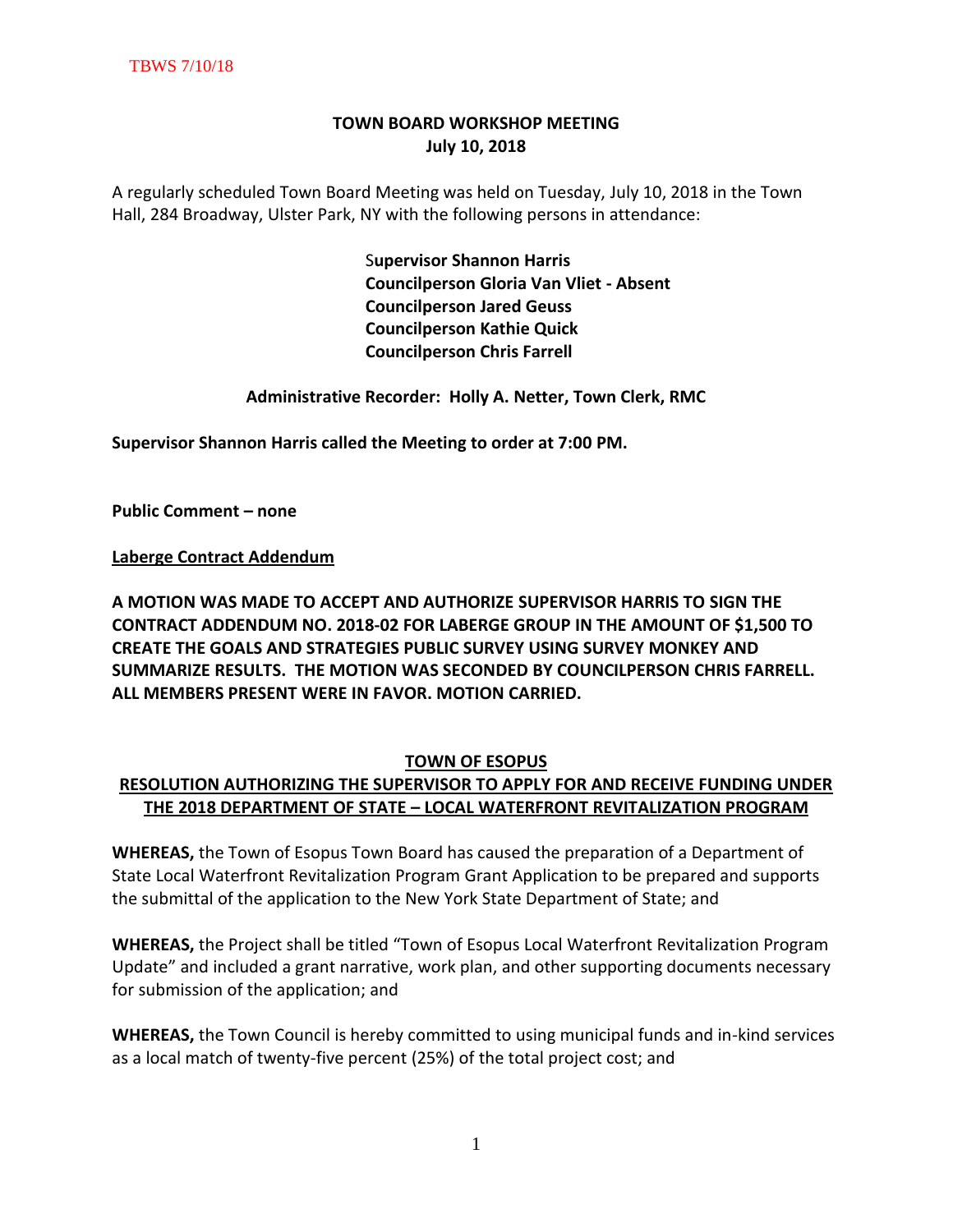**NOW THEREFORE BE IT RESOLVED,** by the Town of Esopus Town Board that the Town shall hereby apply to the Department of State for the Local Waterfront Revitalization Program Grant Funds; and

**BE IT FURTHER RESOLVED,** that the Supervisor is hereby authorized and designated as the representative and to act as such in connection with the application to provide additional information as may be required including all understandings and assurances contained in the application; and

**BE IT FURTHER RESOLVED,** that the Supervisor is hereby authorized and directed to execute any contract and/or agreement with the NYS Department of State upon grant award in connection with the Application and her designee is further authorized to request funds from the NYS Department of State pursuant to said contract and/or agreement; and

**BE IT FURTHER RESOLVED,** to the extent all or any actions hereby authorized have been executed and/or performed by the Supervisor all are hereby ratified and confirmed and this Resolution take effect immediately.

| <b>Resolution offered by:</b>  | <b>Councilperson Jared Geuss</b>     |            |
|--------------------------------|--------------------------------------|------------|
| <b>Resolution seconded by:</b> | <b>Councilperson Chris Farrell</b>   |            |
|                                | <b>Councilperson Gloria VanVliet</b> | Absent     |
|                                | <b>Councilperson Kathie Quick</b>    | <b>AYE</b> |
|                                | <b>Councilperson Jared Geuss</b>     | <b>AYE</b> |
|                                | <b>Councilperson Chris Farrell</b>   | <b>AYE</b> |
|                                | <b>Supervisor Shannon Harris</b>     | <b>AYE</b> |
|                                |                                      |            |

## **SOLARIZE ESOPUS AGREEMENT**

**A MOTION WAS MADE BY SUPERVISOR HARRIS TO APPROVE AND AUTHORIZE SUPERVISOR HARRIS TO SIGN THE SOLARIZE ESOPUS AGREEMENT CONTRACT ID # 000044066 BETWEEN THE TOWN OF ESOPUS AND NY ENERGY RESEARCH AND DEVELOPMENT AUTHORITY (NYSERDA) CONTINGENT UPON THE INCLUSION OF**

**A SOLARIZE CAMPAIN EVENT ON 9/22/2018 IN ORDER FOR THE TOWN TO BE ELIGIBLE FOR AN AWARD OF \$5,000 PERSUENT TO THE SCHEDULE LAUNCH OF THE PROJECT. THE MOTION WAS SECONDED BY COUNCILPERSON CHRIS FARRELL. ALL MEMBERS PRESENT WERE IN FAVOR. MOTION CARRIED.**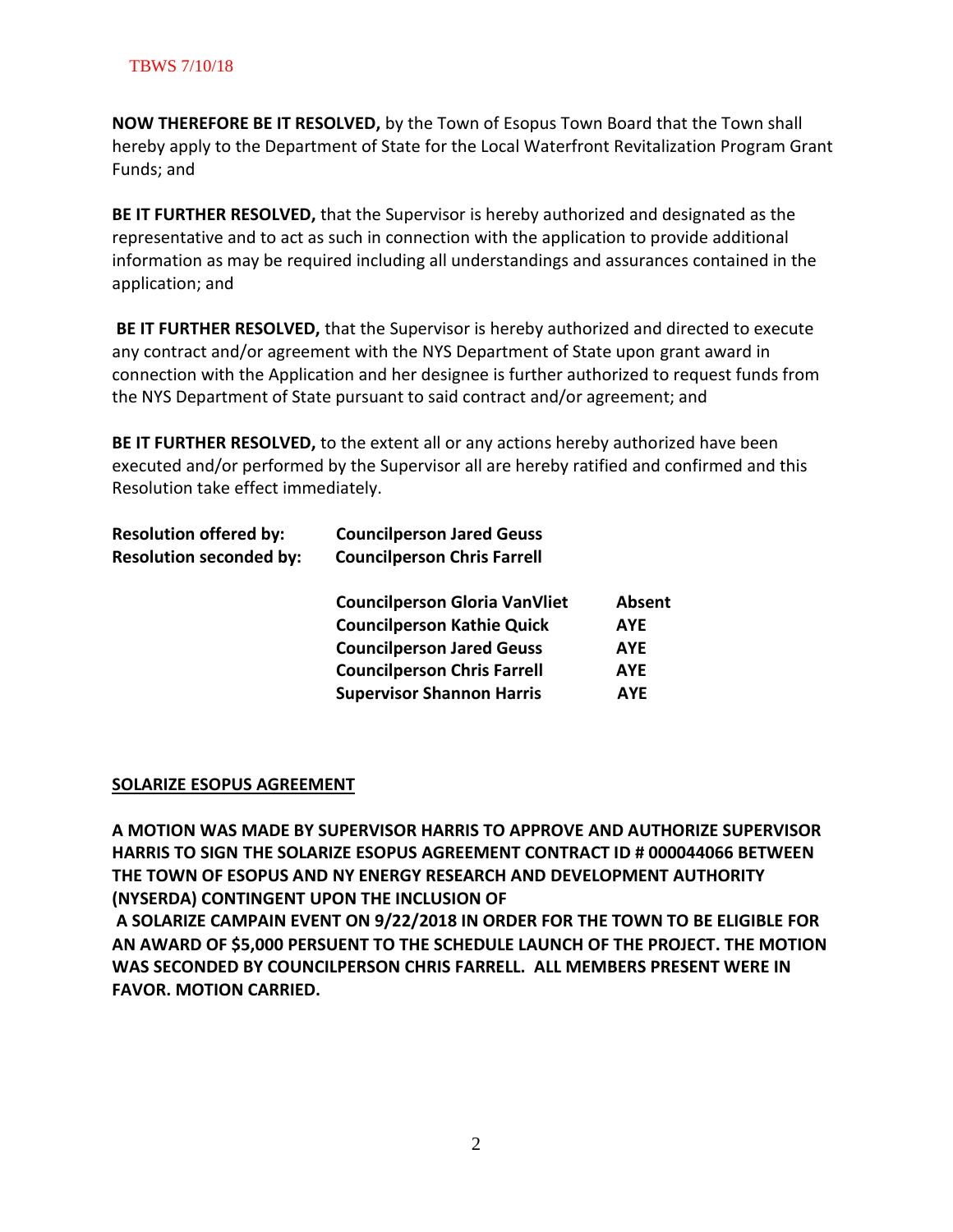#### **UPDATES & ANNOUNCEMENTS:**

Town of Esopus collected the mortgage tax check for Oct 1, 2017 – March 31, 2018 from Ulster County. The check was for the amount of \$70,782.70

Esopus Light House – Barbara Ralsten would like to arrange for the Board to take a boat trip out to the light house within the next two weeks to see the work that has been done and discuss plans for the future.

HRMM Sailing School will not be utilizing Freer Park as previously discussed earlier this year. HRMM has encountered budgeting issues and hope to revisit the idea in 2019.

There was a fire at 719 Old Post Road owned by Mimi Lam. The home burned to the ground claiming the life of her guest. No further details were available. Supervisor Harris will reach out to Mimi to see if there is anything we can do as a Town.

#### **PORT EWEN POST OFFICE UPDATE**

Supervisor Harris has sent the following letter to Congressman Faso.



# Town of Esopus

P.O. Box 700 Phone (845) 339-1811 284 Broadway Fax (845) 338-5598

July 10, 2018

Honorable Congressman John Faso 19th Congressional District Kingston Office 721 Broadway Kingston, NY 12401

Dear Congressman Faso,

This letter is in furtherance of our call with your office today. The Town of Esopus is affirming that we have offered town-owned property at 215 Bowne Street, Port Ewen, NY,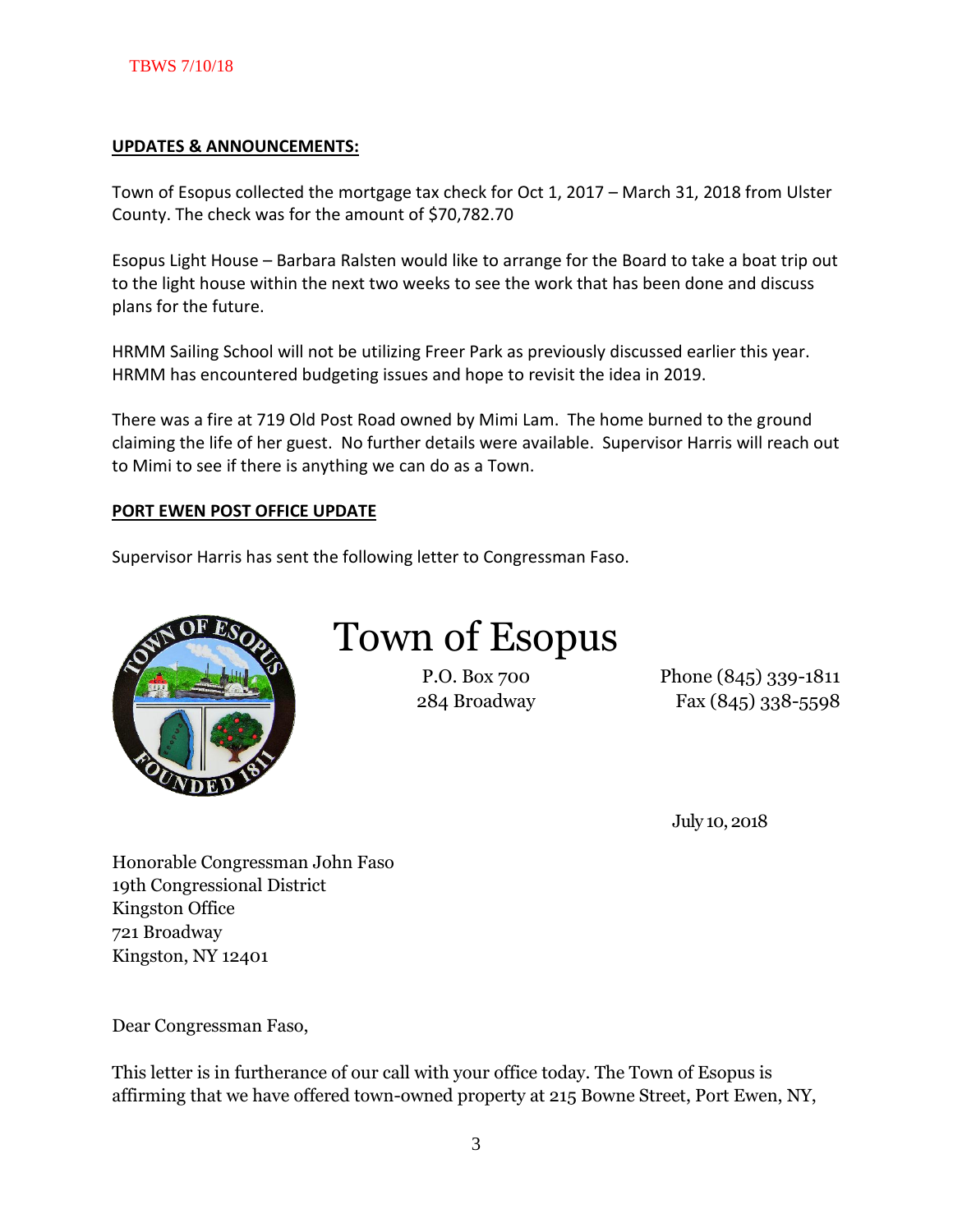## TBWS 7/10/18

for the purpose of locating temporary trailers to hand-deliver mail to Port Ewen postal customers. The Town has offered this location to the postal service as a means of relief for our residents. Numerous disabled and elderly residents have been disenfranchised as a result of the decision of the postal service to relocate Port Ewen delivery to the hamlet of Ulster Park.

Despite repeated outreach, there is no official word from the postal service that this property will accommodate their needs. We need confirmation and a timeline for installing the trailers so the Town can move forward with preparing the site for increased vehicle and pedestrian traffic.

We appreciate your support in expediting a resolution to this urgent matter.

Thank you in advance for your assistance.

Sincerely,

**Shannon Harris** Town Supervisor Office: 845-331-0676 284 Broadway Ulster Park, NY 12487

## **EXECUTIVE SESSION**

**A MOTION WAS MADE TO ENTER INTO EXECUTIVE SESSION BY COUNCILPERSON JARED GEUSS AT 7:50 PM FOR THE PURPOSE OF DISCUSSING THE PROPOSED ACQUISITION OF REAL PROPERTY WHERE PUBLICITY WOULD HARM THE VALUE AND TO DISCUSS THE EMPLOYMENT FOR A PARTICULAR POSITION IN THE ASSESSOR'S OFFICE. THE MOTION WAS SECONDED BY COUNCILPERSON KATHIE QUICK. ALL MEMBERS PRESENT WERE IN FAVOR. MOTION CARRIED.**

\*Assessor JoAnna Mignone was invited to temporarily join the executive session regarding the potential candidates for the vacancy in the Assessor's office and was then excused.

**A MOTION WAS MADE TO COME OUT OF EXECUTIVE SESSION BY SUPERVISOR SHANNON HARRIS AT 8:40 PM AND WAS SECONDED BY COUNCILPERSON KATHIE QUICK. ALL MEMBERS PRESENT WERE IN FAVOR. MOTION CARRIED.** 

Action: